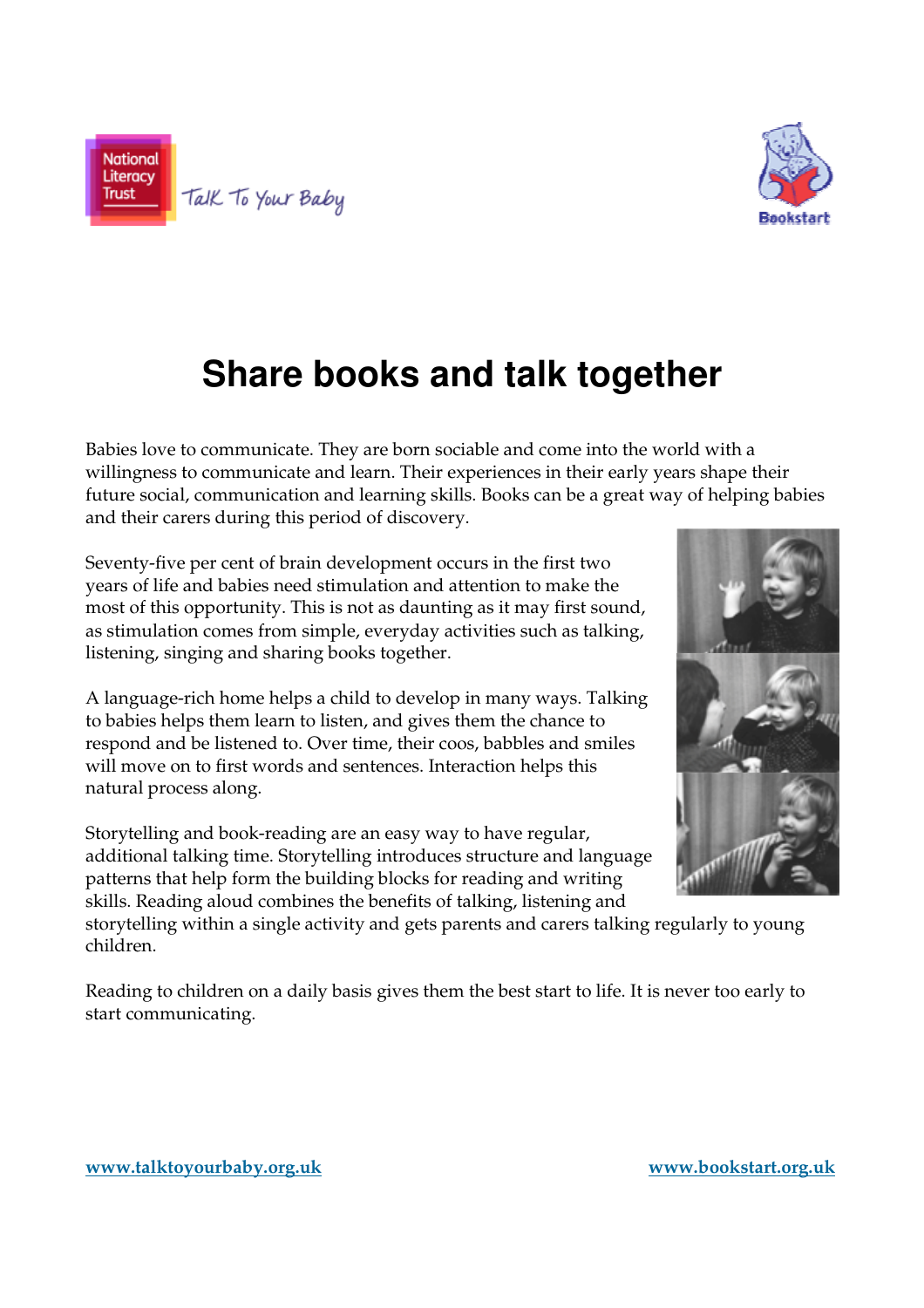



#### **About this guide**

This guide has been produced by Talk To Your Baby and Bookstart as a tool for practitioners to encourage communication between parents/carers and young children through book sharing. Books are a good tool for getting parents and carers talking to young children, and regular talking is one of the best ways to help develop speaking and listening skills from a young age. This guide has been produced to support the Family Reading Campaign, which is working through a wide range of organisations to promote the importance of families reading together.

Reading can help to break down some of the barriers to communication between parents and young children. Some parents say that:

- They don't know what to say to babies and young children
- They don't want to look foolish, as they don't see other people talking to babies
- They think that babies do not understand what is being said

Babies and young children do understand when they are being read to and they respond in many ways, by cooing, babbling and smiling. Talking to babies encourages them to find their own way of communicating and stimulates brain development. However, some parents and carers feel inhibited, foolish or shy. Books give them something to talk about, and can be a great way of overcoming these barriers, getting parents and carers talking to babies and young children.

This guide addresses these issues and is designed as a working tool for practitioners. It includes:

- Information on why reading is good for talking
- A handout for parents on sharing books 2 pages to photocopy
- Reading and talking activity ideas
- Sources of information and resources

If you would like more information or have any comments on this guide please contact us on:

Bookstart Talk To Your Baby 45 East Hill London London SW18 2OZ SW8 1RL www.bookstart.org.uk Tel: 020 7587 1842

Booktrust 68 South Lambeth Road Email: talktoyourbaby@literacytrust.org.uk www.talktoyourbaby.org.uk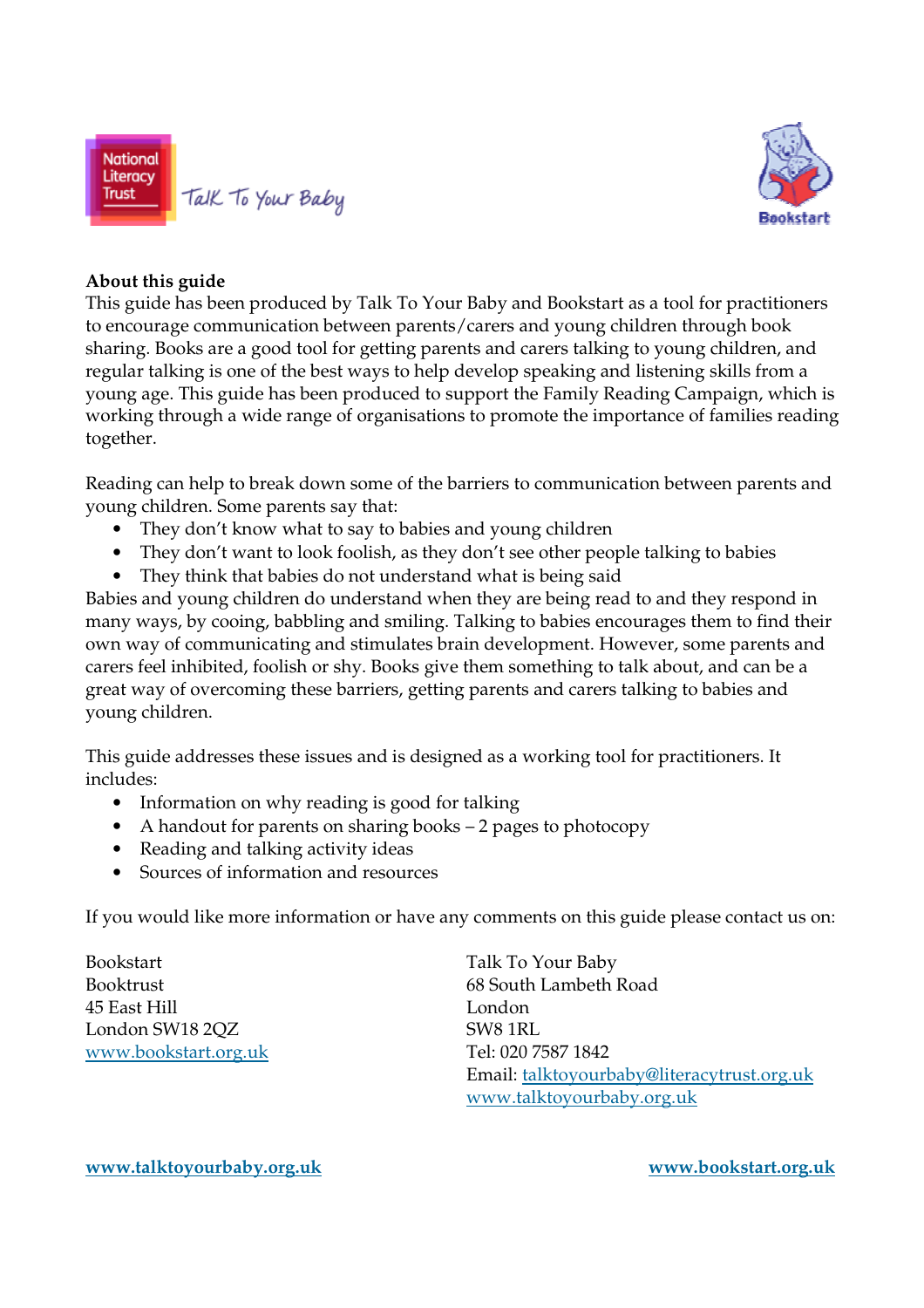



# **Why reading is good for talking**

- Sharing books with babies and young children is a fun way to share talk. Adults and children will both enjoy the experience, which means there is a strong chance it will become a regular activity.
- Talking and listening to young children develops their social and literacy skills and reading aloud is a good way of encouraging two-way communication.
- Babies love the sound of their parents' voices and reading aloud to them can be calming during times of distress or unease. Coupled with the appearance of their favourite book and/or character, it can be a very soothing experience and help build the bond between carer and child.
- Books introduce children to the exciting world of stories and help them learn to express their own thoughts and emotions.
- Stories provide parents and carers with a structure to help them talk aloud to children and listen to their responses. It helps overcome adult inhibitions and provides topics for discussion.
- Reading together gives babies and young children the chance to respond. A gurgle in anticipation of a favourite story ending, or a smile of enjoyment, shows parents and carers that young children like to communicate and do so from a very young age.
- Characters, words and sounds discovered through books can be talked about outside of reading time. Books are an important source of new vocabulary.
- Songs and rhymes are especially good for children as the rhythms and repetitive language make it easier for babies to learn language skills.
- Reading aloud combines the benefits of talking, listening and storytelling within a single activity and helps to build the foundation for language development.
- The majority of brain development occurs in the first three years of a child's life. Reading to babies and young children, and giving them time to respond, will help make the most of this opportunity.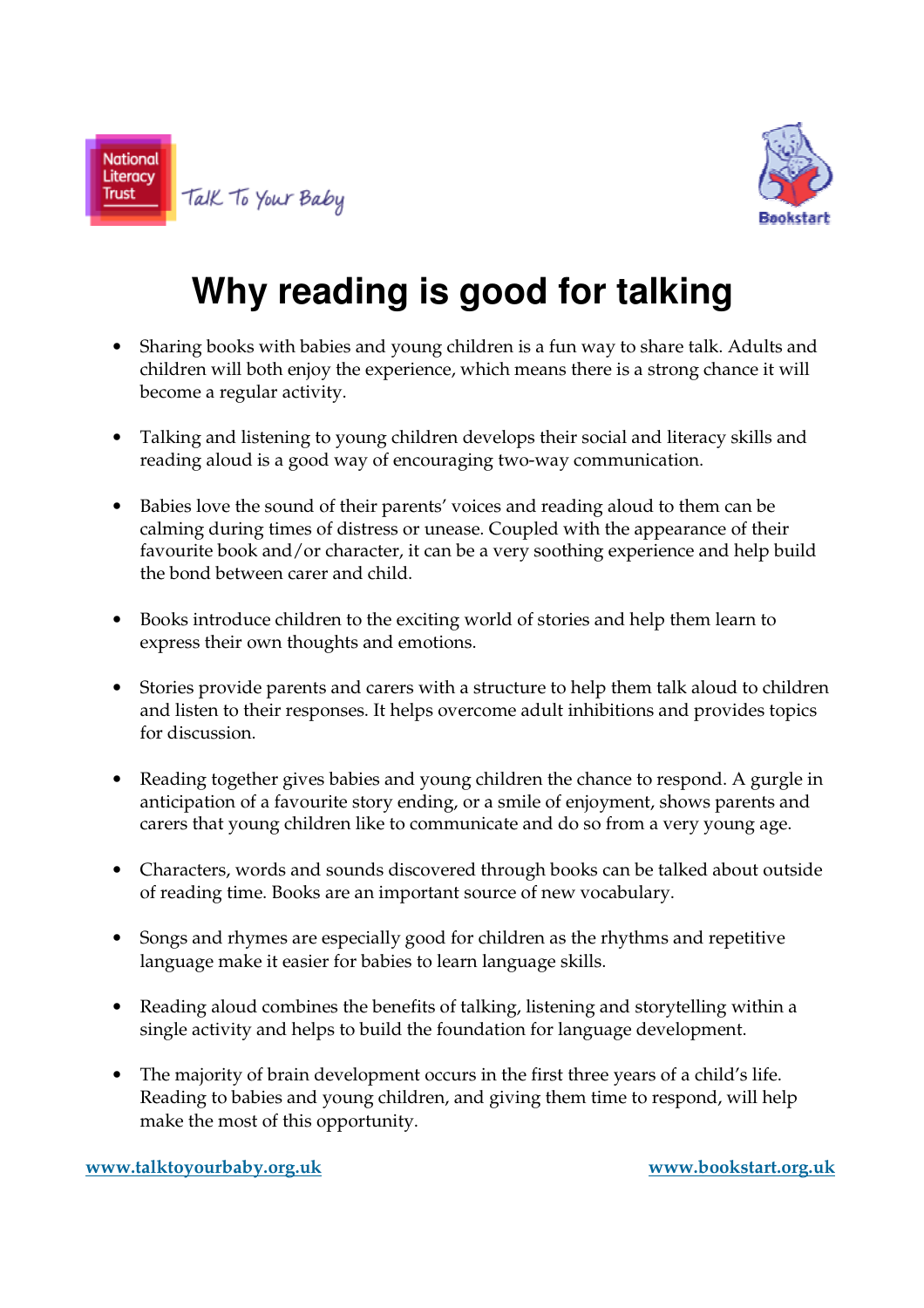



### **Tips for parents**

## **Sharing books and talking together**

#### **Sharing books with babies and young children is a great way of helping them learn to talk, and a wonderful opportunity to share a cuddle at the same time.**

- If you are at home, find a quiet place and turn off the TV or radio. This will help your child to listen without distraction.
- There are many talking time opportunities throughout the day and reading can be a regular part of this. Try and keep a book in your bag at all times. Reading together can help a long journey or waiting time pass quickly and enjoyably.
- Your baby will recognise and enjoy the sound of your voice. At times of distress reading can be very calming, particularly when your voice is coupled with her favourite book or character.
- Be slow and clear when you read and don't be afraid to use sing-song or funny voices for characters, or for words or phrases that are repeated throughout the book. After reading a book several times, your baby will anticipate hearing the change in tone and may well show this with a smile, widening of the eyes or a wiggle.
- Don't be embarrassed or shy about using different voices or tones. Your baby will be an enchanted audience.



• You could use props, such as puppets or his favourite cuddly toy, to help bring the words alive and add actions to your words. It all adds to the appeal of spending talking time together.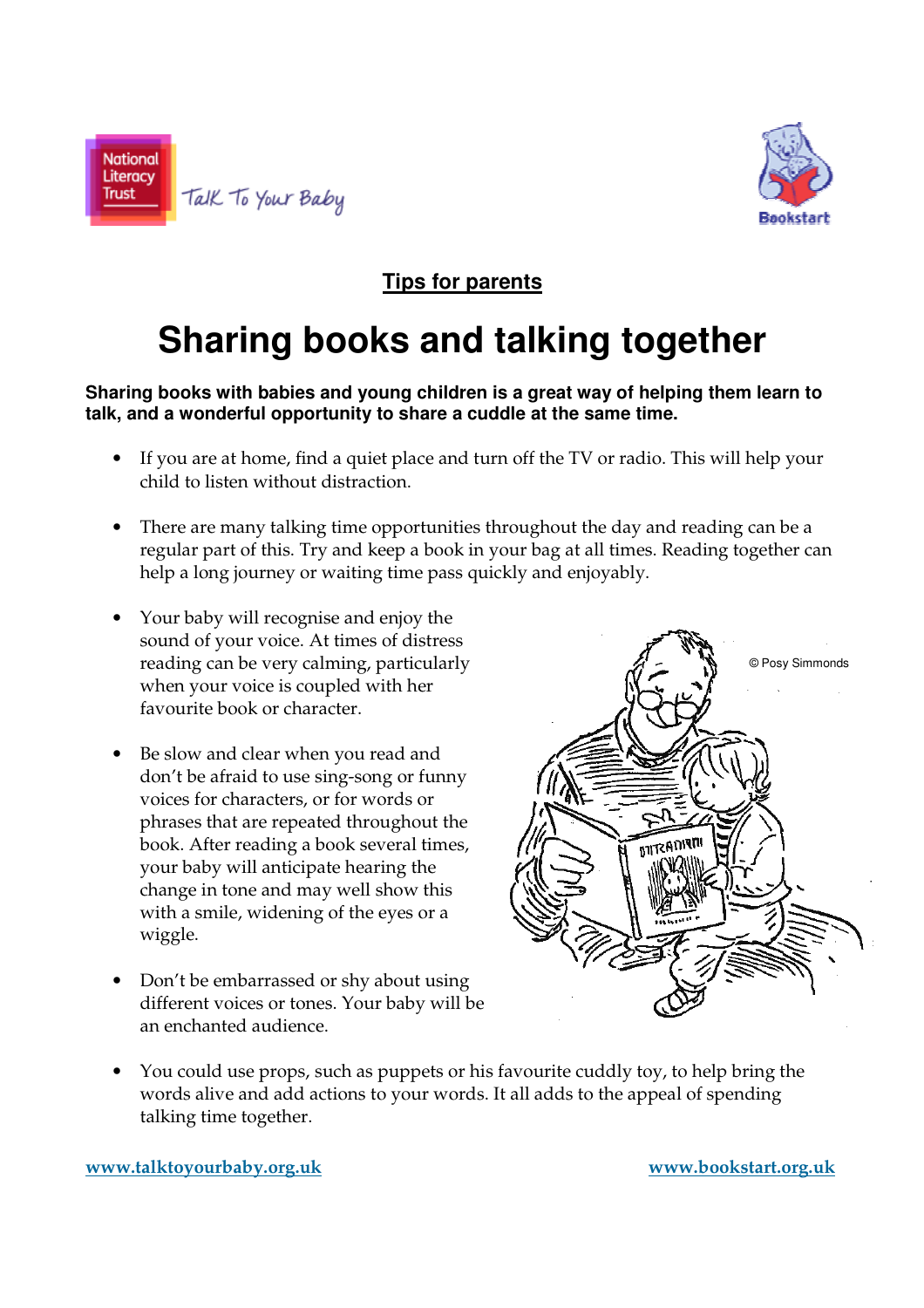



### **Tips for parents**

- Give your child time to respond to your chatter. This could be with a babble, arm waving or gentle finger movement. Listening shows how interested you are in hearing what she has to say and encourages her in her natural discovery of communication.
- As well as reading the story, talk about the pictures. Pictures and book characters are a great topic of conversation during and after reading time. If there's a picture of a dog in a book, talk about a dog you know. Or if you see a dog in the park or on the street, refer back to the dog in the book: "Oh look, there is Spot/Scooby Doo/Hairy Maclary..."

"Having read to my own children since birth, I found it frustrating watching my brother's child not being read to at all. At first it was because he was 'too young' and now it's because he 'can't concentrate', but I feel the two are linked. Had he got into the habit of listening, he might now be able to concentrate for longer. At twoand-a-half he has very poor language skills." **Mother of three, Surrey** 

- Don't put pressure on your child to name pictures or objects, but if he follows your words, praise him and say the words again.
- Don't read for too long. Young children get bored easily, so little and often is best. Try regular bedtime or bathtime story sessions.
- Let other grown-ups grandparents, carers and older brothers and sisters – join in too. Reading aloud makes sure carers always have plenty to talk about with young children.
- It's good to share favourite books again and again. Repetition helps children to understand and remember the language they hear. It is not unusual for young children to want to hear the same book over and over.
- Remember, you're not teaching your child to read. You learn to talk a long time before you learn to read, and book sharing is a wonderful way to help your child's language development.



© Posy Simmonds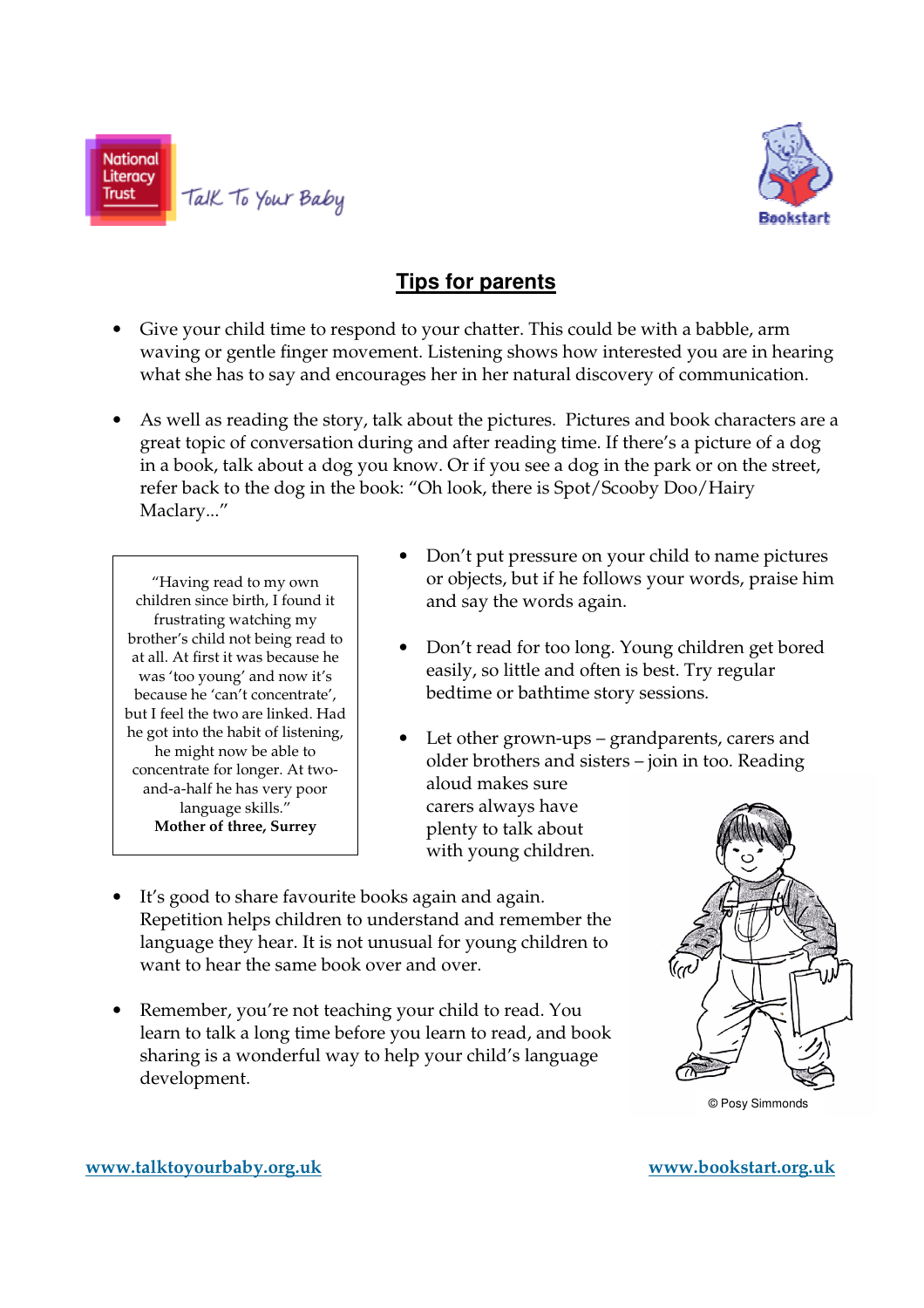



# **Reading and talking activities**

**Ideas for group activities that encourage talking through book-sharing** 

#### **Baby's favourite book**

Get parents and carers involved by asking them to vote for the book or story that their child enjoys listening to the most. Ask them to say why they have chosen the story – because their baby always smiles when they hear it, or makes lots of happy noises, for example – as this will get them thinking about their babies' reactions and the communication process surrounding reading. When all the votes are in, you could make a display of the top five books and why they were chosen, and hold a reading session.

#### **Book-making**

Hold a book-making event. Invite parents and careers to bring in photographs and create a book that they think their baby will enjoy. The objective is to get them thinking about the words, sounds and images that their baby enjoys most, and how to create a book that will get the most response when read out loud.



#### **Book parties**

Organise a book party for parents and carers to attend with their babies and young children. It could be a themed event, such as a pyjama party where children come dressed for a nap and you read bedtime stories, or a nursery rhyme session where you read out traditional nursery rhymes and everyone joins in, or an event based on a character from a children's book. Read out loud and use the event to help carers see how their children react and communicate during the session. You could think about teaming up with your local library, which may run regular rhymetime or storytime sessions. This might encourage parents to join the library and attend future sessions.

#### **Puppet shows**

Invite parents and carers to bring their babies and young children to a puppet show. Base the show around a popular children's book and act out the story. Have a display of the book and similar stories for parents to look at afterwards, to create a point of discussion about reading aloud and communicating.